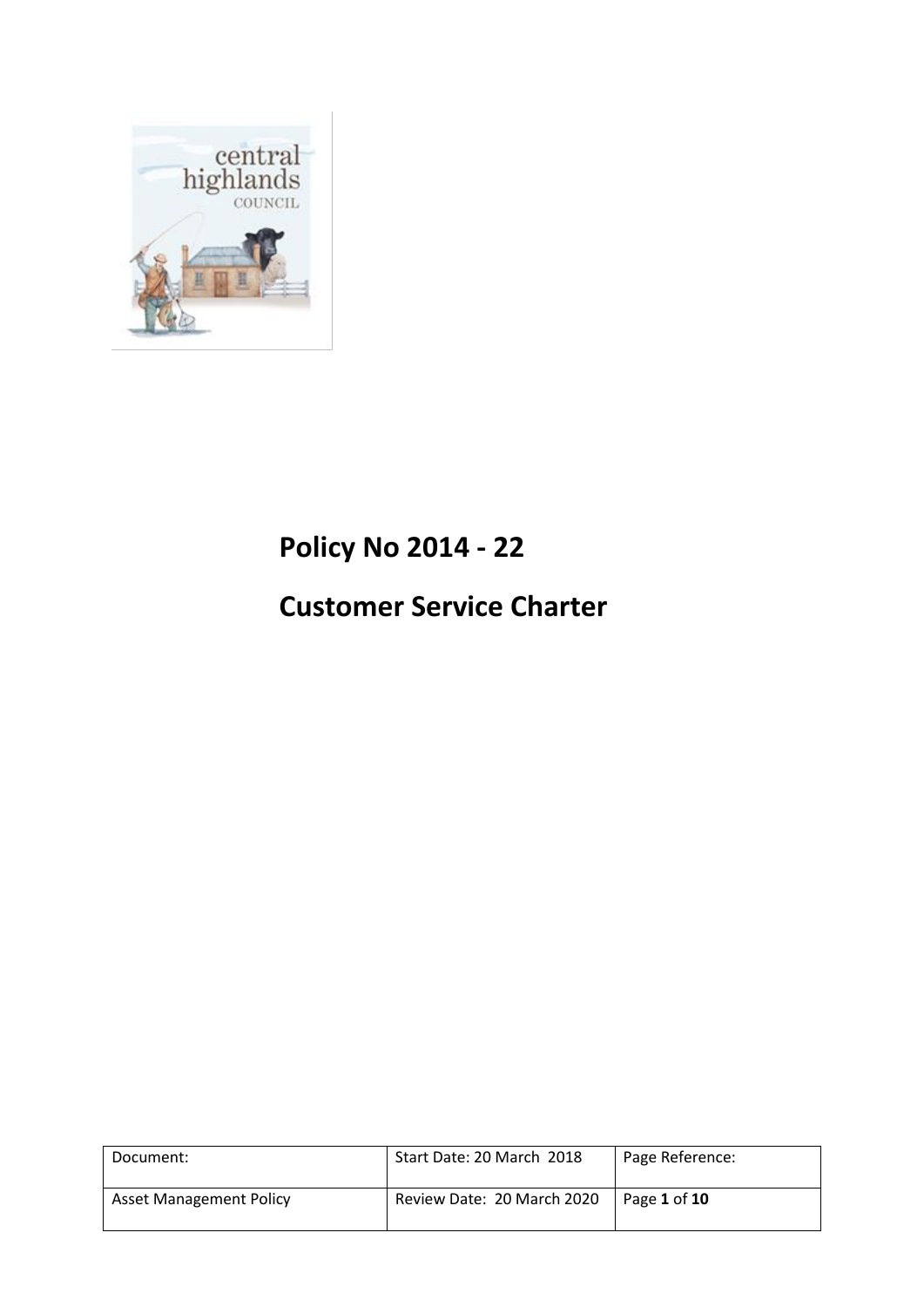This Customer Service Charter is in compliance with the requirements of the *Local Government Act 1993* and outlines Central Highlands Council's commitment to customers in accordance with our vision and mission statement articulated in the Strategic Plan. It outlines customers' rights, the standards customers can expect when dealing with Council and what a customer can do if dissatisfied with Council decisions or actions including providing a formalized process for making complaints.

# **OUR COMMITMENT TO CUSTOMER SERVICE**

The Central Highlands Council is committed to the provision of timely, efficient, consistent and quality services provided by polite and helpful Officers that meet our customers' expectations.

The Central Highlands Council places great emphasis on the efficient handling of complaints. Our aim at all times is to provide a quality service. We may not be able to provide complete satisfaction but we will be trying for the best possible solution.

To achieve this customers are encouraged to voice their complaints and for Council to work toward increasing customer satisfaction and continuously improve our services by responding to customer complaints as efficiently and effectively as possible.

# **WHO IS A CUSTOMER**

A customer is any person or organization having dealings with the Central Highlands Council.

| Document:                      | Start Date: 20 March 2018  | Page Reference: |
|--------------------------------|----------------------------|-----------------|
| <b>Asset Management Policy</b> | Review Date: 20 March 2020 | Page 2 of 10    |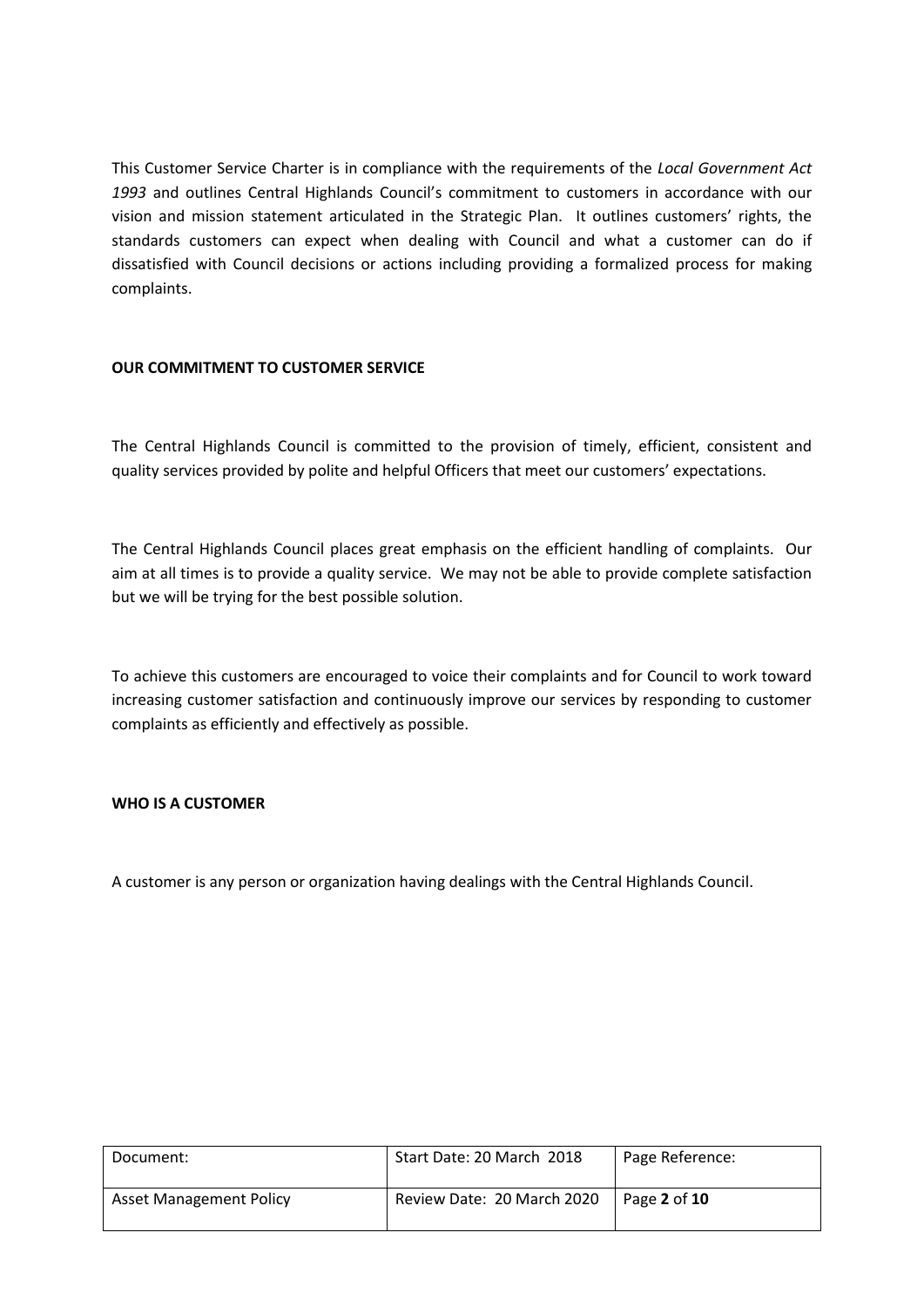## **OUR SERVICE STANDARDS**

## **At all times we aim to:**

- Treat customers courteously and with respect.
- Deal with customers in a polite and helpful manner.
- Listen to customers and take their views into account.
- Provide customers with necessary and relevant information.
- Treat customers fairly and take account of the customer's particular needs.
- Act on our commitments in a timely manner.
- Value customer's privacy by treating all personal information confidentially.
- Leave a "visit card" with our name and contact number following a visit to a customer's residence if that customer is absent at the time.
- Be punctual for meetings and appointments.

## **When a customer visits or telephones the Council**

We will attend the counter and answer the telephone promptly, courteously and deal with an enquiry directly without unnecessary referrals or transfers. If we cannot deal with the enquiry we will provide the customer with the name of the person the request or enquiry will be referred to or, if that information is not readily available, will request the relevant person to contact the customer directly. Telephone calls will be returned at the first opportunity however where information is not readily available verbal enquiries will be answered within 5 (five) working days. The person concerned will be informed of the reason (s) for the delay.

## **When a customer writes or emails**

We will acknowledge all written requests or enquiries within 3 (three) working days. Such acknowledgement will generally be in writing but may be by telephone if appropriate. We will respond to these written requests as promptly as circumstances allow taking into account the Council meeting cycle and the complexity of the information sought and its availability. Most requests will be answered within 15 (fifteen) working days. All correspondence will be as prompt as possible, courteous and written in plain English.

| Document:                      | Start Date: 20 March 2018  | Page Reference:            |
|--------------------------------|----------------------------|----------------------------|
| <b>Asset Management Policy</b> | Review Date: 20 March 2020 | Page <b>3</b> of <b>10</b> |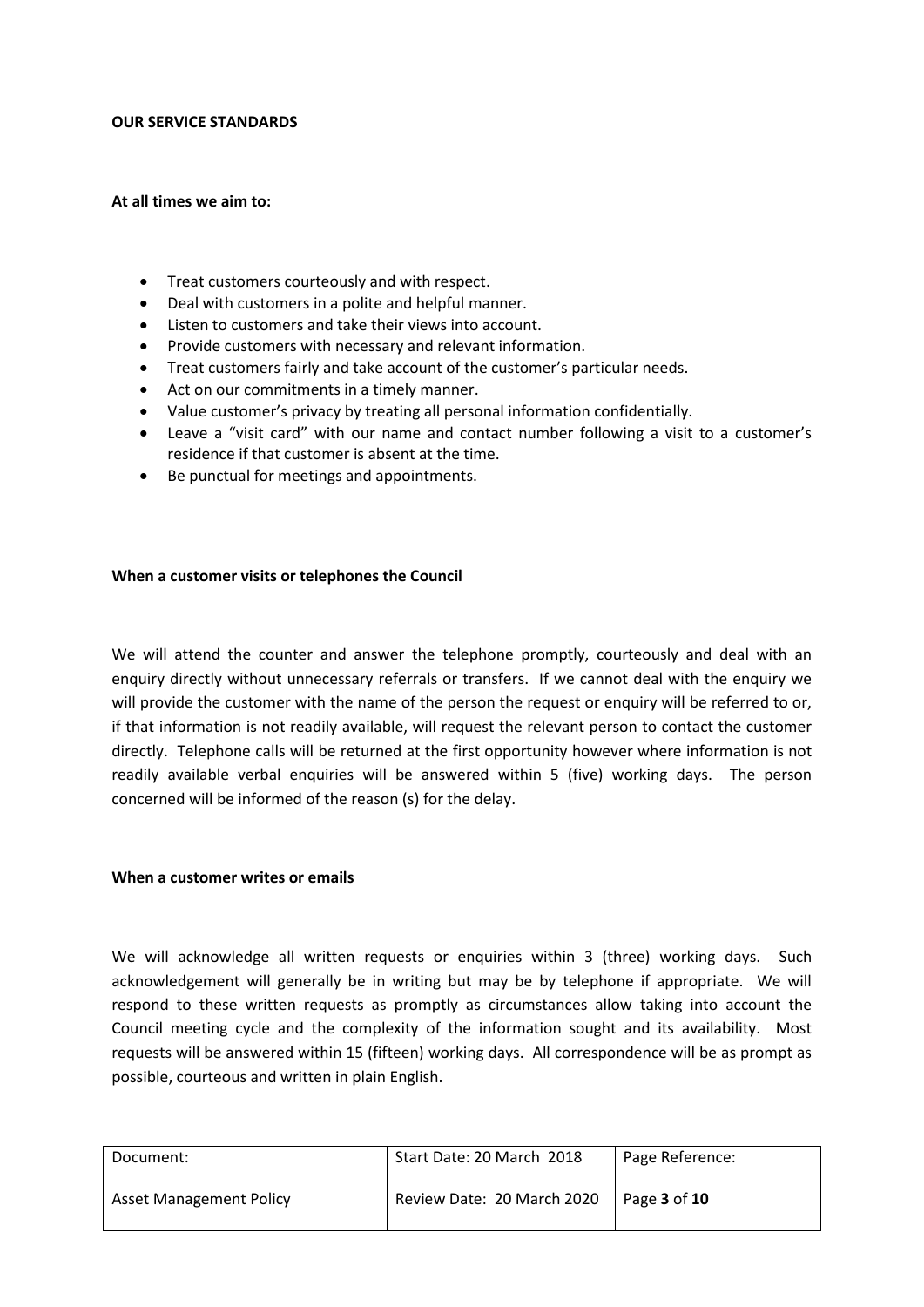## **OUR EXPECTATIONS OF THE CUSTOMER**

T**o** help us assist you, our customer, in providing our services we ask youto:

- **•** Treat Council Officers with respect.
- Respect the privacy, safety and needs of other members of the community.
- Have a note pad and pen by the phone.
- Provide accurate and complete details.
- Phone to make an appointment for a complex enquiry or a need to see a specific Officer.
- Phone the Officer nominated on correspondence sent to the customer and quoting the reference on the letter.

## **Abusive Customers**

No Council employee is required to abide threatening, abusive or insulting conduct from customers. In cases where a customer behaves in such a way, the Council employee may immediately terminate dealings with them.

If dealing with a customer face to face, we will advise you that we are terminating the conversation with you due to your behaviour, ask you to leave the premises and then the officer will walk away.

If on the telephone, we will advise you that we are terminating the conversation with you due to your behaviour, and then the officer will terminate the call.

If it is an email, the address you sent the email from may be blocked to prevent further contact after advising the customer that this will happen.

The General Manager may decide to limit or cease responses to any person Who is abusive in his or her dealings or refuses to accept that Council has done all that it can to assist. A decision of this nature will be communicated in writing to the person.

If an Officer feels threatened by the language or behaviour of the customer, they may notify the Police.

#### **COMPLAINTS**

#### **What is a complaint?**

| Document:                      | Start Date: 20 March 2018  | Page Reference: |
|--------------------------------|----------------------------|-----------------|
| <b>Asset Management Policy</b> | Review Date: 20 March 2020 | l Page 4 of 10  |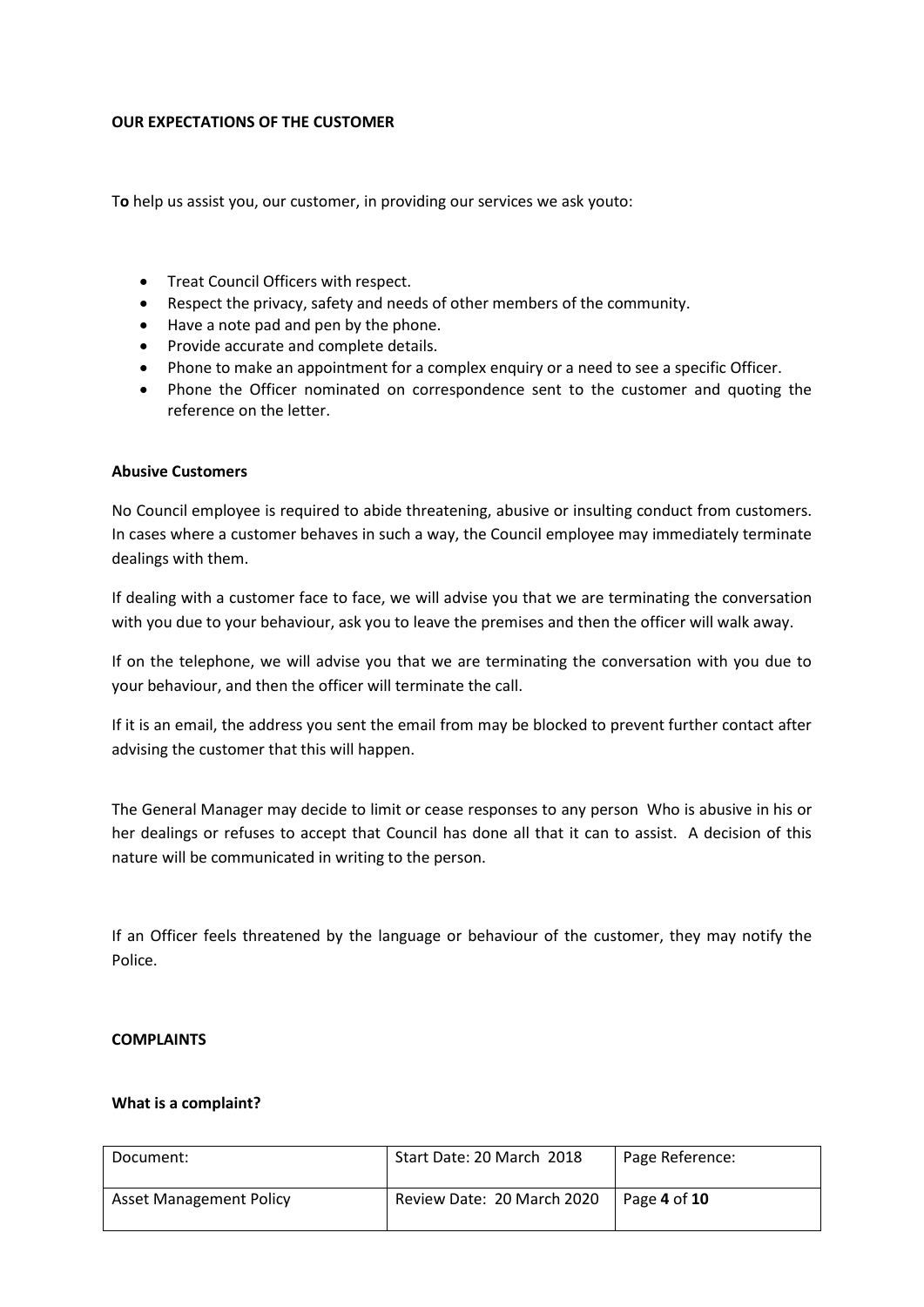A complaint is an expression of dissatisfaction with a decision (outside of a structured process), level or quality of service, or behaviour of an employee or agent, which can be investigated and acted upon.

A structured process is where legislation (Act, Regulation, Rule or By-law) specifically makes provision for an appeal, internal or external review of a decision.

# **What is not a complaint?**

- A request for service (unless there was no response to a first request for service).
- A request for information or an explanation of a policy or procedure.
- Disagreement with the policy of a Council.
- An appeal or request for internal or external review of a decision for which a structured process applies, other than that made as a result of a complaint.
- An expression concerning the general direction and performance of Council or its Councillors.
- An expression of dissatisfaction with the behaviour of a Councillor.
- Reports of damaged or faulty infrastructure.
- Reports about neighbours, noise, dogs, nuisances, unauthorized building work or similar issues that fall into the regulatory aspect of our service.

Many of the issues above are called 'complaints' when a customer contacts us. They are called complaints because a customer is unhappy about the situation and wants something done. The actions we take to resolve many 'complaints' are an everyday part of organizational life due to the nature of services we provide and will be dealt with apart from the formal complaints management process.

# **Complaints Management Process**

The Manager of each Department of the Council is responsible for handling complaints relevant to that Department.

Whilst most problems can usually be solved at an early stage, there are times when they require detailed investigation. If a complaint is of a very serious nature, it will be referred to the General Manager.

| Document:                      | Start Date: 20 March 2018  | Page Reference: |
|--------------------------------|----------------------------|-----------------|
| <b>Asset Management Policy</b> | Review Date: 20 March 2020 | Page 5 of 10    |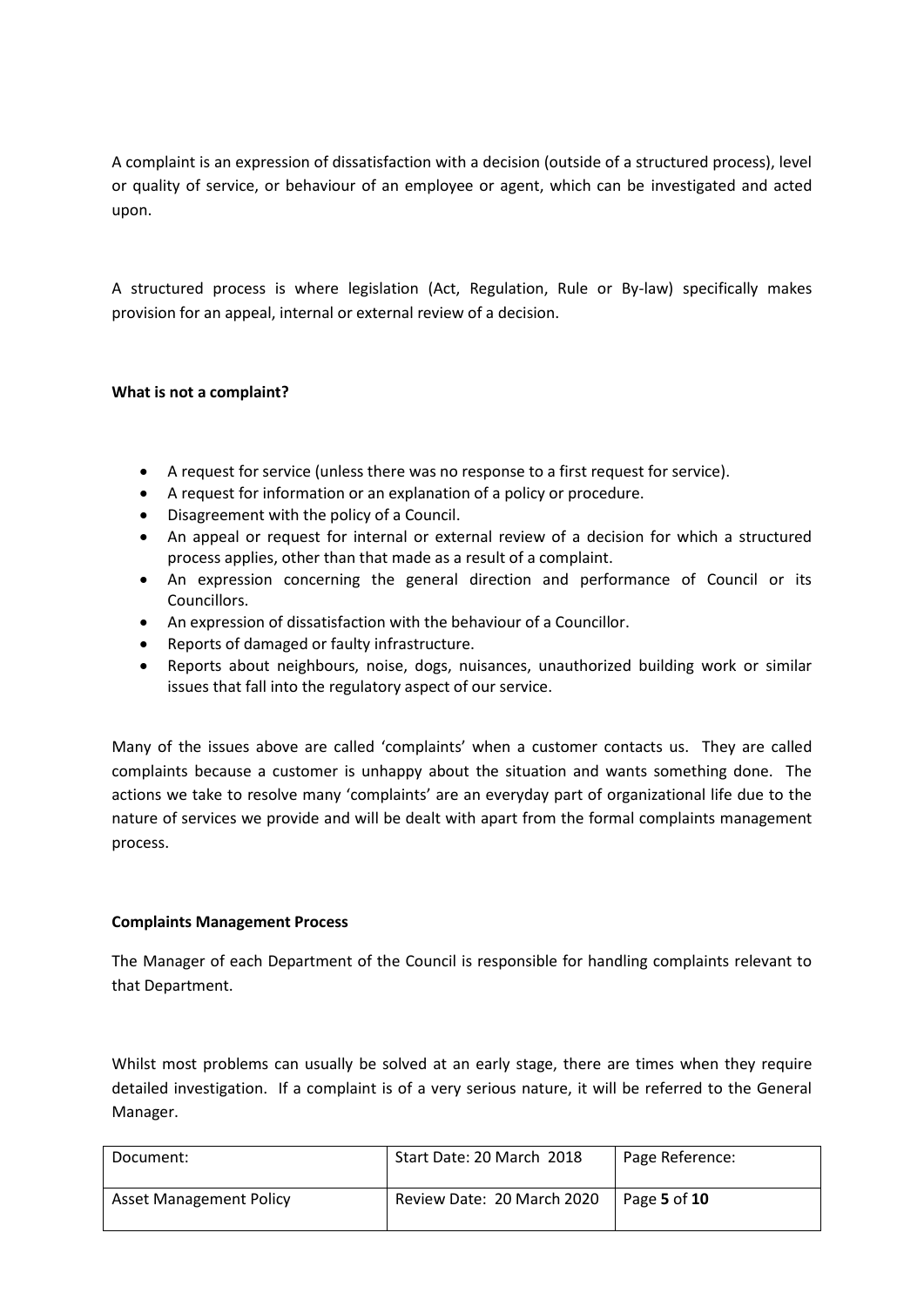Irrespective of the manner in which the complaint was received a response to the complaint can be expected within 20 (twenty) working days. If a Councillor has submitted a complaint on a customer's behalf we will also respond to the Councillor within 20 (twenty) working days.

There are times when it's not possible to meet this deadline, e.g. where a complaint is a complex one and Councillors are to be briefed on the outcome of the investigations. In these cases we will endeavour to keep the customer informed of progress.

# **Form of Complaint**

A complaint may be lodged orally (by telephone or at the counter) and may be responded to orally by phoning or by meeting with the Manager of the relevant Department to discuss the complaint.

If the complaint relates to a complex matter or there is no resolution from discussing the matter with the relevant Manager a statement should be made in writing setting out the complaint as simply as possible.

To assist Council in dealing with your complaint a customer should include the following if relevant:

- (a) dates, times and location of events
- (b) what happened
- (c) to whom the customer has spoken(names, position in Council and dates)
- (d) copies or references to letters or documents relevant to the complaint
- (e) state what the customer hopes to achieve as an outcome to the complaint.

# **Internal Review**

Whilst most complaints can usually be resolved quickly by the relevant Officer, there are times when a detailed investigation is required.

If a person is not satisfied with the outcome, they may request, in writing, a review of the complaint by the General Manager.

| Document:                      | Start Date: 20 March 2018  | Page Reference:      |
|--------------------------------|----------------------------|----------------------|
| <b>Asset Management Policy</b> | Review Date: 20 March 2020 | $\vert$ Page 6 of 10 |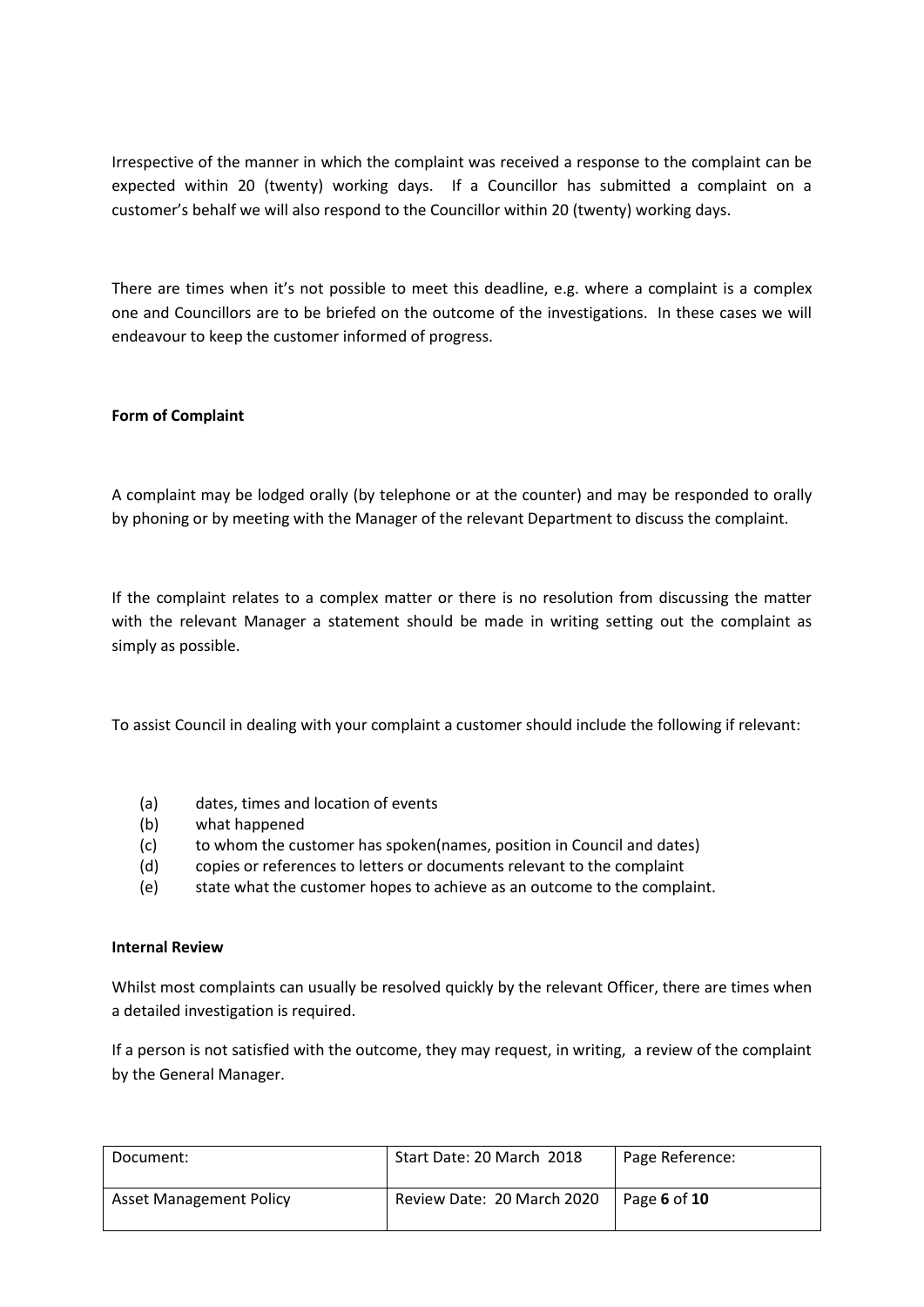The General Manager will inform the customer of the findings on completion of an investigation.

# **Consideration of a Complaint**

In considering a complaint the relevant Manager or General Manager will:

- Examine and analyse the information already available and follow up points requiring clarification;
- Look at the Council Policies which might have a bearing on the complaint;
- Consider whether or not the Council is at fault;
- Consider any necessary action to be taken to correct the faults identified; and
- Consider a review of the Council's procedures to avoid recurrence of any similar complaint in the future if necessary.

The relevant Manager or the General Manager may enter into informal discussions or mediation on a complaint with a view to resolution.

#### **Vexatious Complaints**

All complaints received by Council will be treated with the utmost seriousness however if a complaint is found to be malicious, frivolous or vexatious no further action will be taken on the complaint. The customer will be informed of this decision in writing by the General Manager.

# **Anonymous Complaints**

While we will receive anonymous complaints, we will generally only act on them where the matter is considered to be serious and there is sufficient information in the complaint to enable an investigation to be undertaken.

| Document:                      | Start Date: 20 March 2018  | Page Reference: |
|--------------------------------|----------------------------|-----------------|
| <b>Asset Management Policy</b> | Review Date: 20 March 2020 | Page 7 of 10    |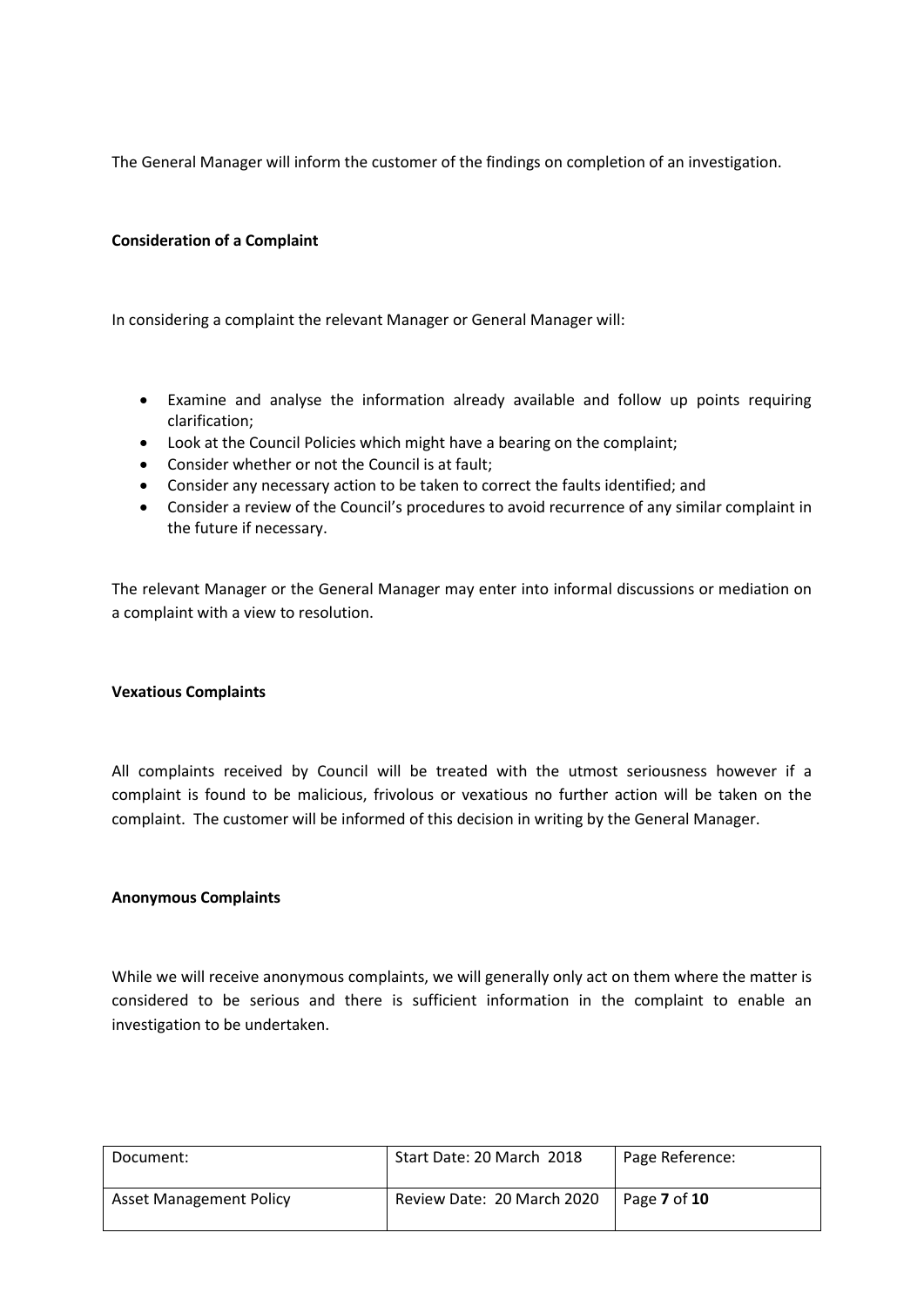# **Protection of Customer**

We will take all care to ensure that the reporting of complaints will not result in a customer experiencing any form of victimisation or retribution as a result of the complaint.

# **What if a customer is not satisfied with the resolution of the complaint?**

Council is confident that the majority of complaints received can be resolved, however we understand that we may not be able to satisfy every customer on every occasion.

Sometimes Councils have to make difficult and complex decisions involving many people and individual customers do not get the outcome they want.

If a complaint remains unresolved or a customer is dissatisfied with our process in dealing with a complaint other avenues remain for the customer to explore which include:

- Available Administrative Appeals Process
- *The Judicial Review Act 2000*
- Contact external agencies which can review actions and decisions taken by the Council, these include:
	- \* The Ombudsman who is an officer responsible to parliament for investigating complaints made about administrative actions (or inactions) of Tasmanian Government Departments, most Statutory Authorities and Local Government. The Ombudsman is located at Ground Floor, 99 Bathurst Street, Hobart, 7000. Phone 1800 001 170 (free call).
	- Local Government Division, Level 14, 39 Murray Street, Hobart (GPO Box 123 Hobart, Tas 7001). Phone (03) 6232 7022.

While a customer is entitled to refer a complaint directly to these Bodies at any time, customers are encouraged to allow the Council to investigate the complaint first.

| Document:                      | Start Date: 20 March 2018  | Page Reference: |
|--------------------------------|----------------------------|-----------------|
| <b>Asset Management Policy</b> | Review Date: 20 March 2020 | Page 8 of 10    |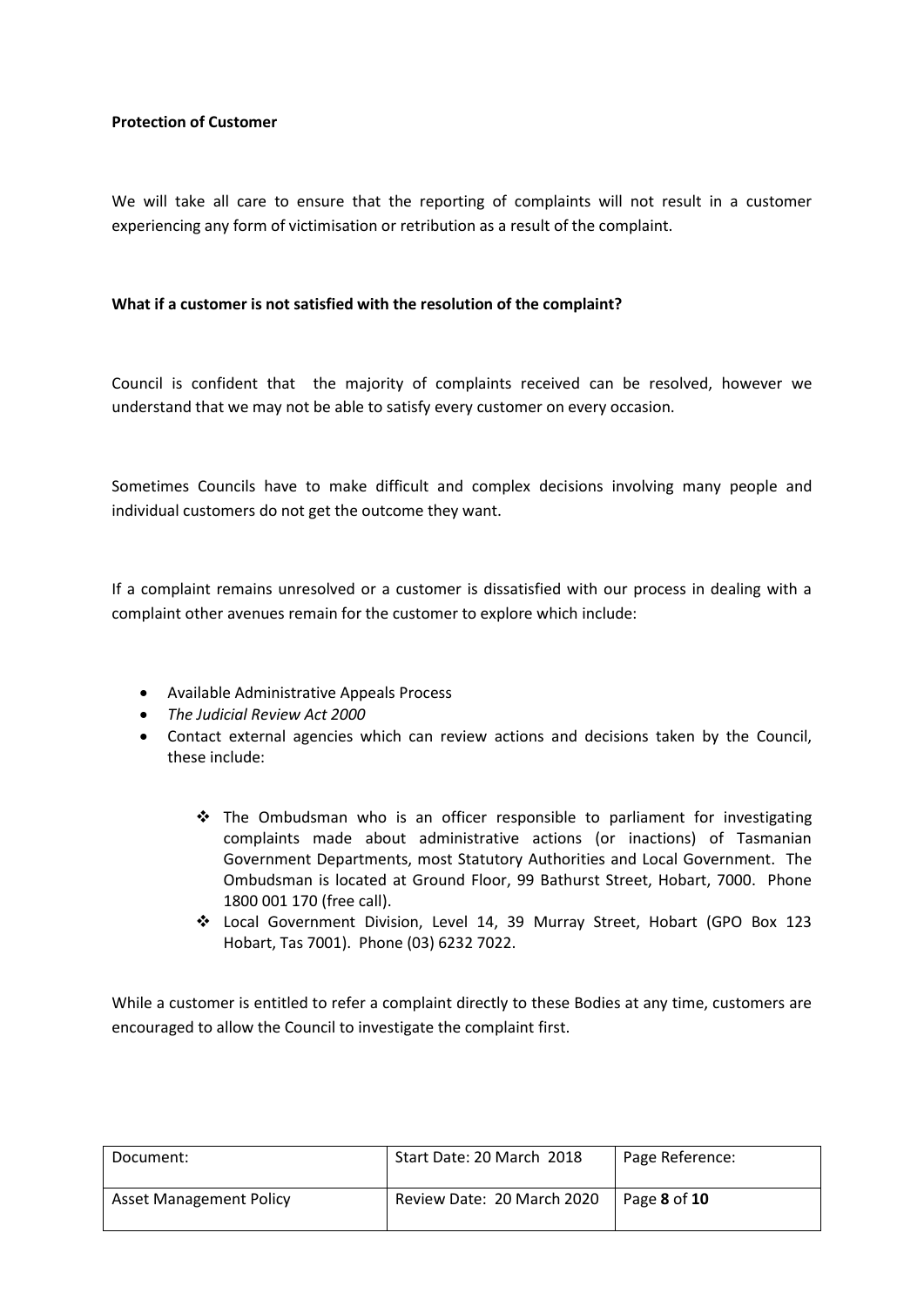## **HOW YOU CAN CONTACT US**

You can contact us to make an enquiry or complaint:

- In person by visiting Council's Offices at 19 Alexander Street, Bothwell or 6 Tarleton Street, Hamilton during the hours of 8.00am to 5.00pm Monday to Friday
- By telephone on (03) 6286 3202 during the hours of 8.00am to 5.00pm Monday to Friday
- By Email to [council@centralhighlands.tas.gov.au](mailto:cbryant@centralhighlands.tas.gov.au)

## **PERSONAL INFORMATION PROTECTION**

Council has a commitment to the protection of Personal Information provided by a customer to Council in accordance with the requirements of the *Personal Information Protection Act 2004* and the *Right to Information Act 2009*.

## **REPORTING**

The General Manager is to provide Council with a report at least once a year of the number and nature of complaints received in accordance with Section 339F(5) of the *Local Government Act 1993.*

# **AVAILABILITY**

This Customer Service Charter is available:

- For public inspection at the Council Office during normal office hours
- On the Council's web-site free of charge
- For purchase from the Council Office

#### **REVIEW**

| Document:                      | Start Date: 20 March 2018  | Page Reference: |
|--------------------------------|----------------------------|-----------------|
| <b>Asset Management Policy</b> | Review Date: 20 March 2020 | Page 9 of 10    |